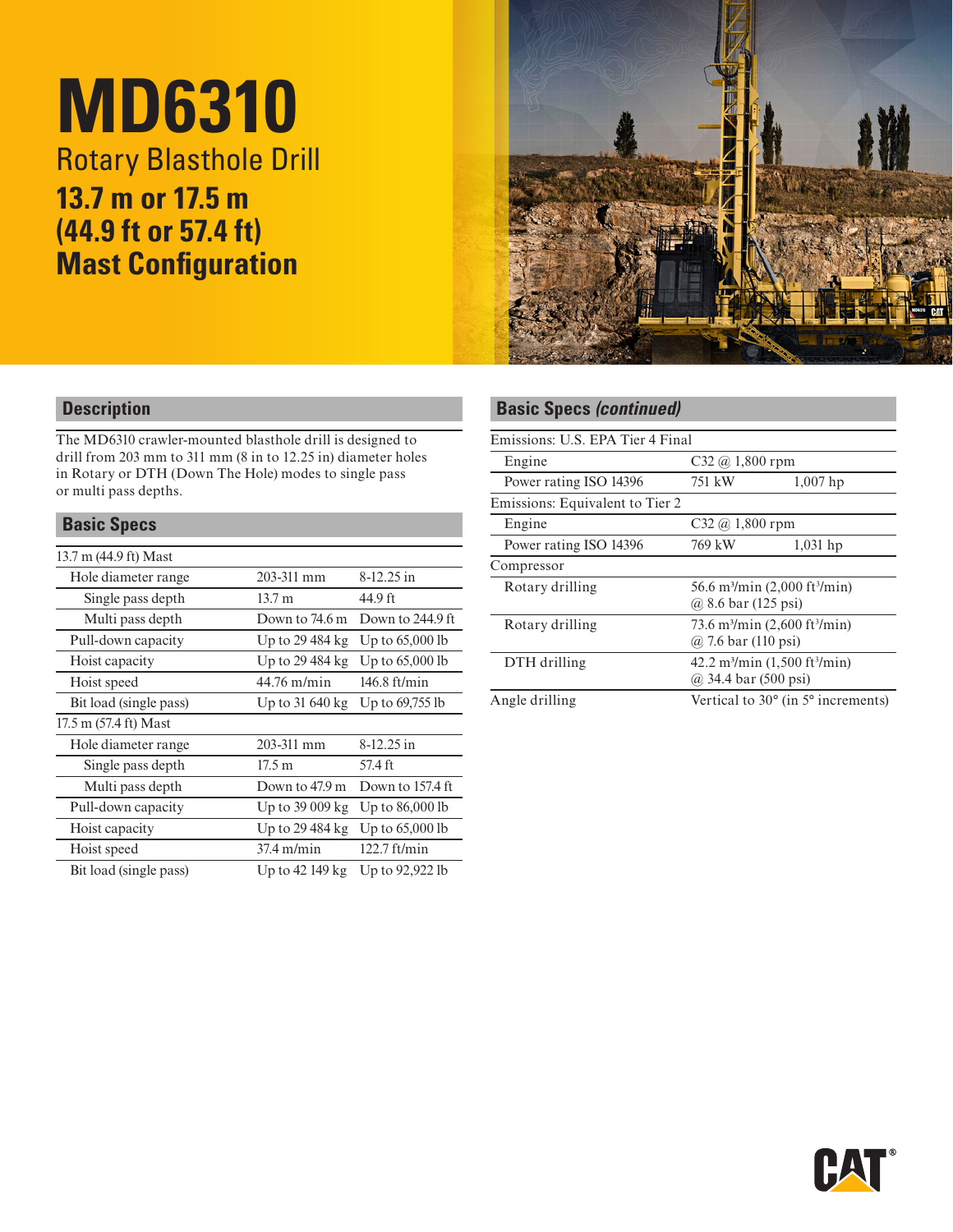# **MD6310 Specifications**

# **Engine Choices**

- Dual starter motors
- Scheduled oil sampling (S∙O∙SSM) ports
- Common air intake filters provide +500 hour service interval in normal operating conditions
- Ether starting aid; ether bottle supplied locally

# **Compressor/Receiver Choices**

DTH drilling (includes tool lubrication system and hammer storage) • 42.2 m3 /min (1,500 ft3 /min) @ 34.4 bar (500 psi)

#### Rotary drilling

- 56.6 m<sup>3</sup>/min (2,000 ft<sup>3</sup>/min) @ 8.6 bar (125 psi)
- 73.6 m<sup>3</sup>/min (2,600 ft<sup>3</sup>/min) @ 7.6 bar (110 psi)
- With the compressors variable volume control, the operator can limit air output resulting in reduced fuel consumption
- Both high and low pressure compressors contain this feature • Electronic compressor control and regulation with purged air lines

Receiver Tank Choices

- Low pressure 8.6 bar (125 psi) for ASME/CR N/AU or CE
- High pressure 34.4 bar (500 psi) for ASME/CR N/AU or CE

# **Cooling**

- Coolers with easy cleaning access
- Separate engine cooling module
- Replaceable cooler core sections
- Functional in ambient temperature of 52° C (125° F)
- Automatic variable speed fan control

# **Climate Choices**

- Climate Level 1 standard fluids and lubricants
- Rated down to  $-1^{\circ}$  C (30° F) temperatures
- Withstands high heat to 52° C (125° F)
- Climate Level 2 Arctic fluids and lubricants
- Rated down to  $-18^{\circ}$  C ( $-0.4^{\circ}$  F) temperatures
- Climate Level 4 Arctic fluids and lubricants, heating package
- Rated down to  $-40^{\circ}$  C ( $-40^{\circ}$  F) temperatures
- Diesel fired heating system that heats and circulates engine coolant through the: engine block, primary water tank, heating elements for battery trays with a provision for fuel tanks
- Full arctic lubricant package includes: engine oil, compressor oil and hydraulic oil
- Electric heating package with breaker panel to power: 120V heating blanket for compressor receiver tank, compressor control box, heat trace for compressor control lines, heat trace for housing from water tank to water pump and water fast-fill assembly plus tank
- Shore power connection box with switchable 240-600V (50 amp) connection; diesel genset and or plug, sold separately
- Breaker panel includes five (5) additional breakers for locally supplied heating elements, if needed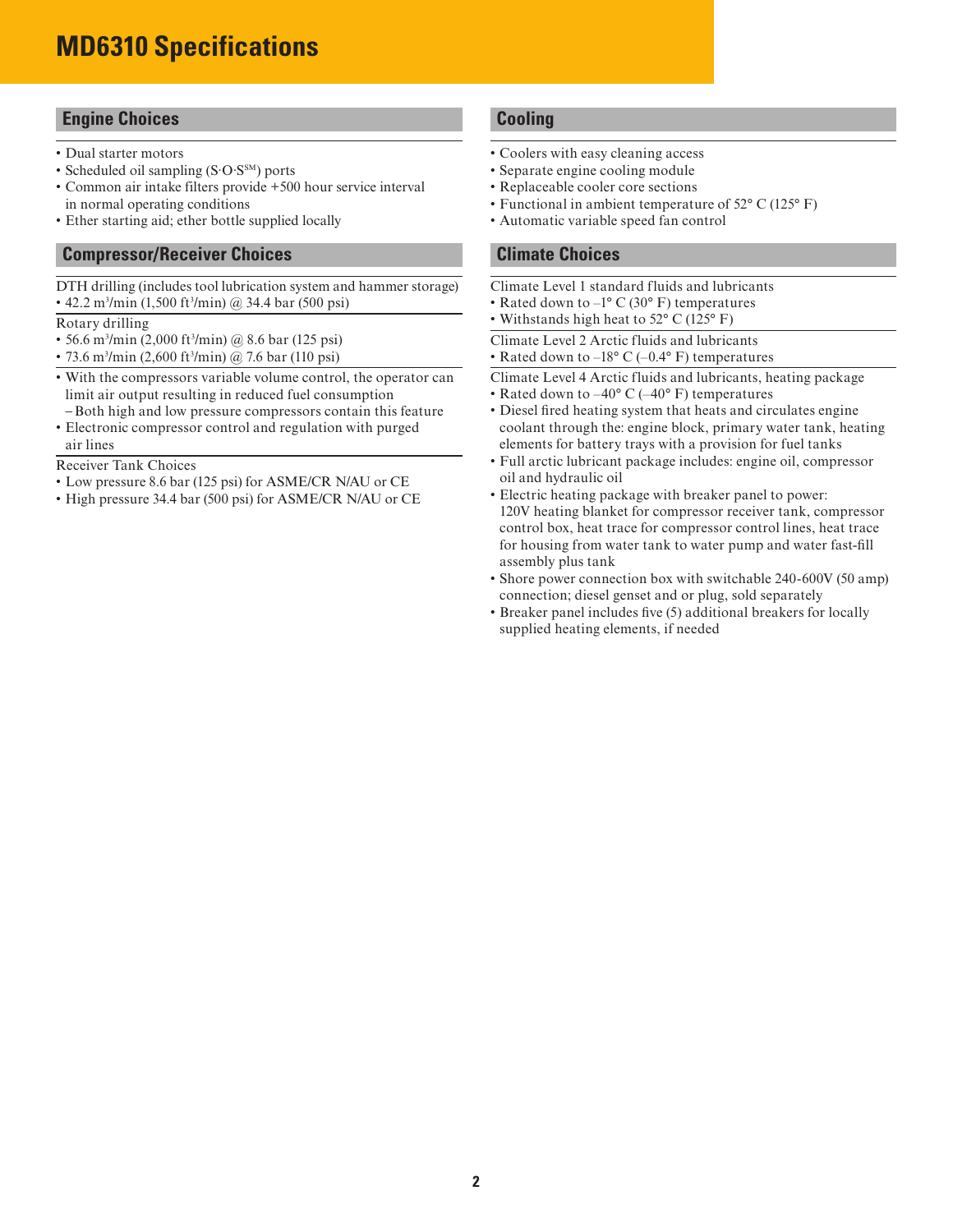# **Frame and Work Deck**

- Jacks, mast pivot and deck are welded integrally to mainframe for maximum durability and long life
- Stationary rear deck; for vertical and angle drilling
- Four leveling jacks to provide leveling on a 7° bench (any orientation)
- Slip resistant surface
- Fuel tank capacity 1609 L (425 gal)
- Fuel capacity expansion for additional +1609 L (425 gal)
- Manual, centralized, lubrication banks for all pivot points on drill, or automated lubrication system (option)
- Heavy duty tow hooks (front end)
- Four (4) lift lugs, for use with cables or chains
- Bolt-on platform for cold weather generator or fire suppression bottles (option)
- Three egress points on deck areas in addition to main access
- Walkway around cab to drill deck (option)
- Bit storage box in-deck with hinged cover (option)
- DTH hammer storage on drill deck with high pressure configuration (option)
- Hydraulically operated viewing hatch in drill deck with spotlight (option)
- Drill pipe thread greaser with remote fill tank or disposable grease bucket (option)
- Sturdy guardrails, toe guards, self closing gates

# **Frame Access Choices**

- Fixed access ladder to the cab area
- Cascading, hydraulic stairs to cab area (option) includes jack and tram interlock that activates when the stairs are down
- Cab perimeter walkway available with either choice

# **Undercarriage**

| Model                                                                                     | Cat <sup>®</sup> 349E EL Excavator type |             |
|-------------------------------------------------------------------------------------------|-----------------------------------------|-------------|
| Lower rollers                                                                             | Thirteen (13)                           |             |
| Carrier rollers                                                                           | Three $(3)$                             |             |
| Track chain guards and guides                                                             | Level two                               |             |
| Draw bar pull                                                                             | 547 000 N                               | 122,971 lbf |
| Travel speed                                                                              | $2.45$ kph                              | $1.5$ mph   |
| Triple grousers for hard rock<br>ground bearing pressure<br>1.59 bar $(23.1 \text{ psi})$ | $600 \text{ mm}$                        | $23.6$ in   |
| Triple grousers for soft rock<br>ground bearing pressure<br>1.28 bar $(18.5 \text{ psi})$ | 750 mm                                  | $29.5$ in   |

# **Hydraulics**

- Two (2) primary pumps 210 cc (piston, with proportional electronic controls)
- One (1) auxiliary circuit pump 110 cc (piston, load sensing)
- Two (2) fan pumps 1,000 cc (piston, with proportional electronic controls)
- Two (2) charge pumps  $-43.9 + 56.5$  cc (double stack gear, fixed displacement)
- Scheduled Oil Sampling (S∙O∙S) ports

#### **Mast**

Hydraulic, indexing pipe carousels accept various pipe diameters

Configuration choices include single pass, multi pass, vertical out to 30 degree angle drilling

- 13.7 m (44.9 ft) or 17.5 m (57.4 ft) Mast configurations complete with pipe rack carousel
- Pulldown/hoist system is a single cylinder
- Auto tensioning of pull down and hoist cables
- Feed system accommodates multiple pipe diameters
- Variable grip hydraulic break out wrench (HOBO) for range of pipe diameters
- Sliding deck wrench assembly
- Configured with roller deck bushing for tricone applications, two-piece deck bushing for DTH
- Angle drilling 0-30°; in 5° increments
- Drill pipe positioner
- Overhead winch with remote; variable speed drive with ≥ 1818 kg (4,000 lb) rating, length to reach 6.1 m (20 ft) past drill deck (option)
- Rotation Gear Box with dual motor arrangement, up to 160 rpm, and 16,000 N∙m of torque (11,800 ft-lb)
- Pipe catcher; manual or optional hydraulically actuated
- Tool oiler 113.5 L (30 gal) oil injection system (Rotary drilling only)
- Mast lanyard mounting provisions (option)
- Mast access ladder and grating (option)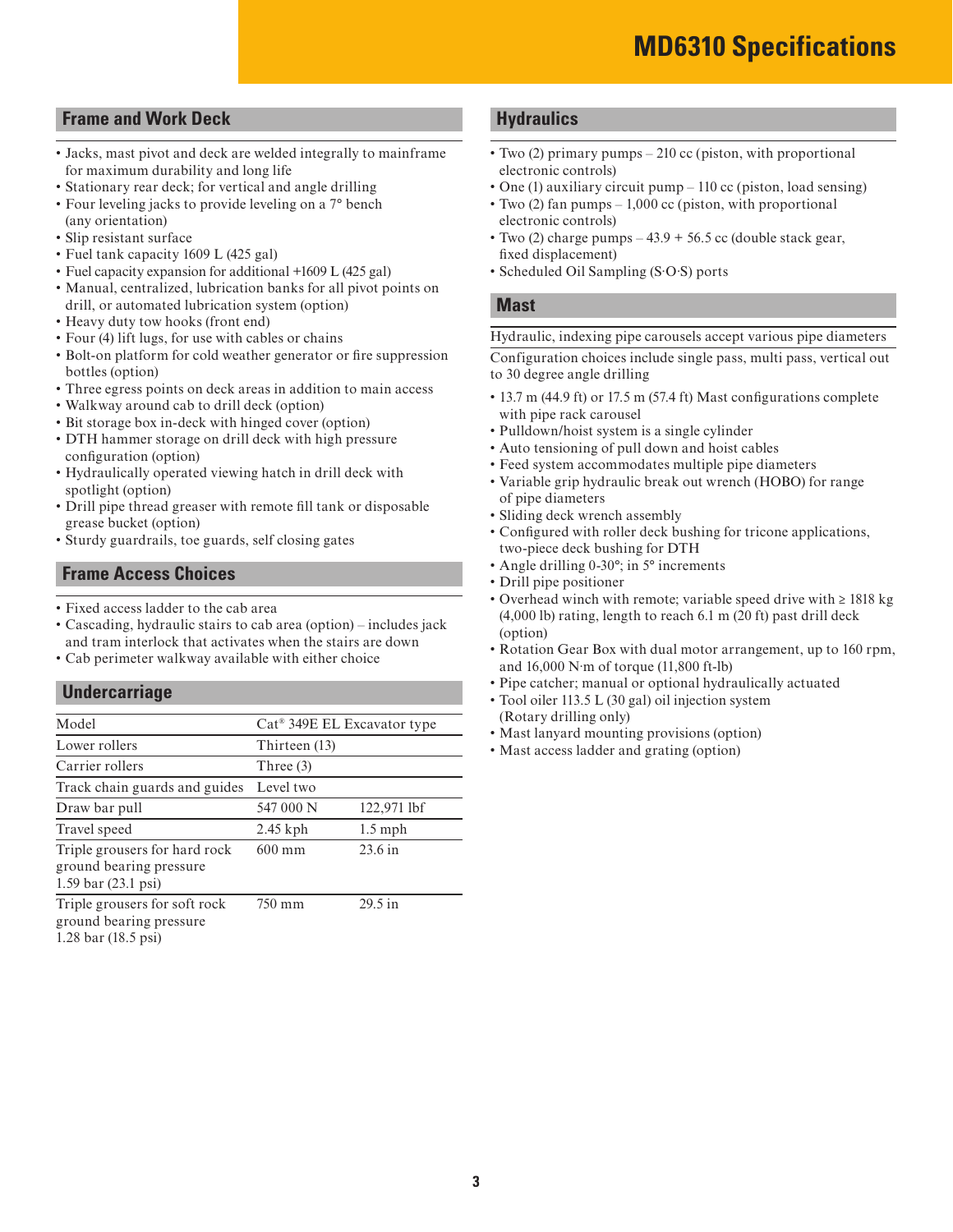# **MD6310 Specifications**

# **Mast Packages**

| Mast accessories manual<br>13.7 m (44.9 ft) Mast | One wire rope pipe catcher,<br>hydraulically actuated pipe<br>positioner, manual bit basket                           |
|--------------------------------------------------|-----------------------------------------------------------------------------------------------------------------------|
| Mast accessories hydraulic                       | One hydraulic pipe catcher,<br>hydraulically actuated pipe<br>positioner, hydraulic bit basket                        |
| Mast accessories manual<br>17.5 m (57.4 ft) Mast | Two wire rope pipe catchers,<br>hydraulically actuated pipe<br>positioner, manual bit basket                          |
| Mast accessories hydraulic                       | One hydraulic pipe catcher, plus<br>one wire rope, hydraulically<br>actuated pipe positioner,<br>hydraulic bit basket |
| Angle drilling                                   | Included with either mast                                                                                             |

### **Carousel (Mast size and pipe diameter dependent)**

13.7 m (44.9 ft) Mast Carousel; holds quantity of  $4 \times 12.19$  m (40 ft) pipes; total depth 62.5 m (204.9 ft)

| Pipe diameters                                                              | $178 \text{ mm}$ | $7$ in     |  |  |  |
|-----------------------------------------------------------------------------|------------------|------------|--|--|--|
|                                                                             | $193 \text{ mm}$ | $7.625$ in |  |  |  |
|                                                                             | $203 \text{ mm}$ | 8 in       |  |  |  |
|                                                                             | $219$ mm         | 8.625 in   |  |  |  |
| 13.7 m (44.9 ft) Mast Carousel; holds quantity of $5 \times 12.19$ m        |                  |            |  |  |  |
| $(40 \text{ ft})$ pipes; total depth 74.6 m $(244.9 \text{ ft})$            |                  |            |  |  |  |
| Pipe diameters                                                              | $193 \text{ mm}$ | $7.625$ in |  |  |  |
|                                                                             | $219$ mm         | $8.625$ in |  |  |  |
| 17.5 m (57.4 ft) Mast Carousel; holds quantity of $4 \times 7.62$ m (25 ft) |                  |            |  |  |  |
| pipes; total depth $48 \text{ m}$ (157.5 ft)                                |                  |            |  |  |  |
| Pipe diameters                                                              | 178 mm           | $7$ in     |  |  |  |
|                                                                             | $193 \text{ mm}$ | $7.625$ in |  |  |  |
|                                                                             | $203 \text{ mm}$ | 8 in       |  |  |  |
|                                                                             | $219$ mm         | $8.625$ in |  |  |  |
| 17.5 m (57.4 ft) Mast Carousel; holds quantity of $2 \times 7.62$ m (25 ft) |                  |            |  |  |  |
| pipes; total depth $32.7$ m (107.4 ft)                                      |                  |            |  |  |  |
| Pipe diameter                                                               | $9.25$ in        |            |  |  |  |
|                                                                             |                  |            |  |  |  |

# **Hydraulic Break Out Wrench**

Variable grip hydraulic break out wrench grip ranges

- 178-219 mm (7.0-8.625 in)
- 235 mm (9.25 in)

# **Drill Pipe**

| 12.19 m (40 ft) pipes – pipe rack 13.7 m (44.9 ft) Mast |                       |            |
|---------------------------------------------------------|-----------------------|------------|
| carousel holds a quantity of                            |                       |            |
| four $(4)$ or five $(5)$ pipes                          |                       |            |
| <b>DTH</b>                                              | $178 \text{ mm}$      | $7$ in     |
| Rotary or DTH                                           | 193 mm                | $7.625$ in |
| Rotary                                                  | $203 \text{ mm}$      | $8$ in     |
| Rotary                                                  | $219 \text{ mm}$      | 8.625 in   |
| $7.62$ m (25 ft) pipes – pipe rack                      | 17.5 m (57.4 ft) Mast |            |
| carousel holds a quantity of                            |                       |            |
| four $(4)$ or five $(5)$ pipes                          |                       |            |
| <b>DTH</b>                                              | 178 mm                | $7$ in     |
| Rotary or DTH                                           | $193 \text{ mm}$      | $7.625$ in |
| Rotary                                                  | $203 \text{ mm}$      | $8$ in     |
| Rotary                                                  | $219$ mm              | $8.625$ in |
| $7.62 \text{ m}$ (25 ft) pipes – pipe rack              | 17.5 m (57.4 ft) Mast |            |
| carousel holds a quantity of                            |                       |            |
| four $(4)$ or five $(5)$ pipes                          |                       |            |
| Rotary                                                  | $235 \text{ mm}$      | $9.25$ in  |
|                                                         |                       |            |
| <b>Tool Package Rotary</b>                              |                       |            |
|                                                         |                       |            |

- Roller deck bushing
- Pipe positioner inserts
- Deck wrench, sliding
- Top Sub, or Shock sub and cross over adapter (option)
- Bit sub
- Pipe wiper seal

# **Tool Package DTH**

- Two piece bushing
- Pipe positioner inserts
- Deck wrench, sliding
- Shock sub and top sub adapter
- Cross over hammer adapter
- Pipe wiper seal

# **Overhead Winch System (optional)**

| Capacity rating                                   | $1814 \text{ kg}$ | $4,000$ lb |
|---------------------------------------------------|-------------------|------------|
| Cable diameter                                    | $13 \text{ mm}$   | $0.5$ in   |
| Winch reach – past the drill deck $6.1 \text{ m}$ |                   | $20$ ft    |

• Variable speed control

#### **Rotary Head Top Drive System**

- Spindle with 168 mm (6.625 in) API regular thread and splined collar
- Rotation gear box with dual motor arrangement, up to 160 rpm, and 16 000 N∙m (11,800 lbf-ft) of torque
- Rotary torque control
- Virtual rotary head travel stops and interlocks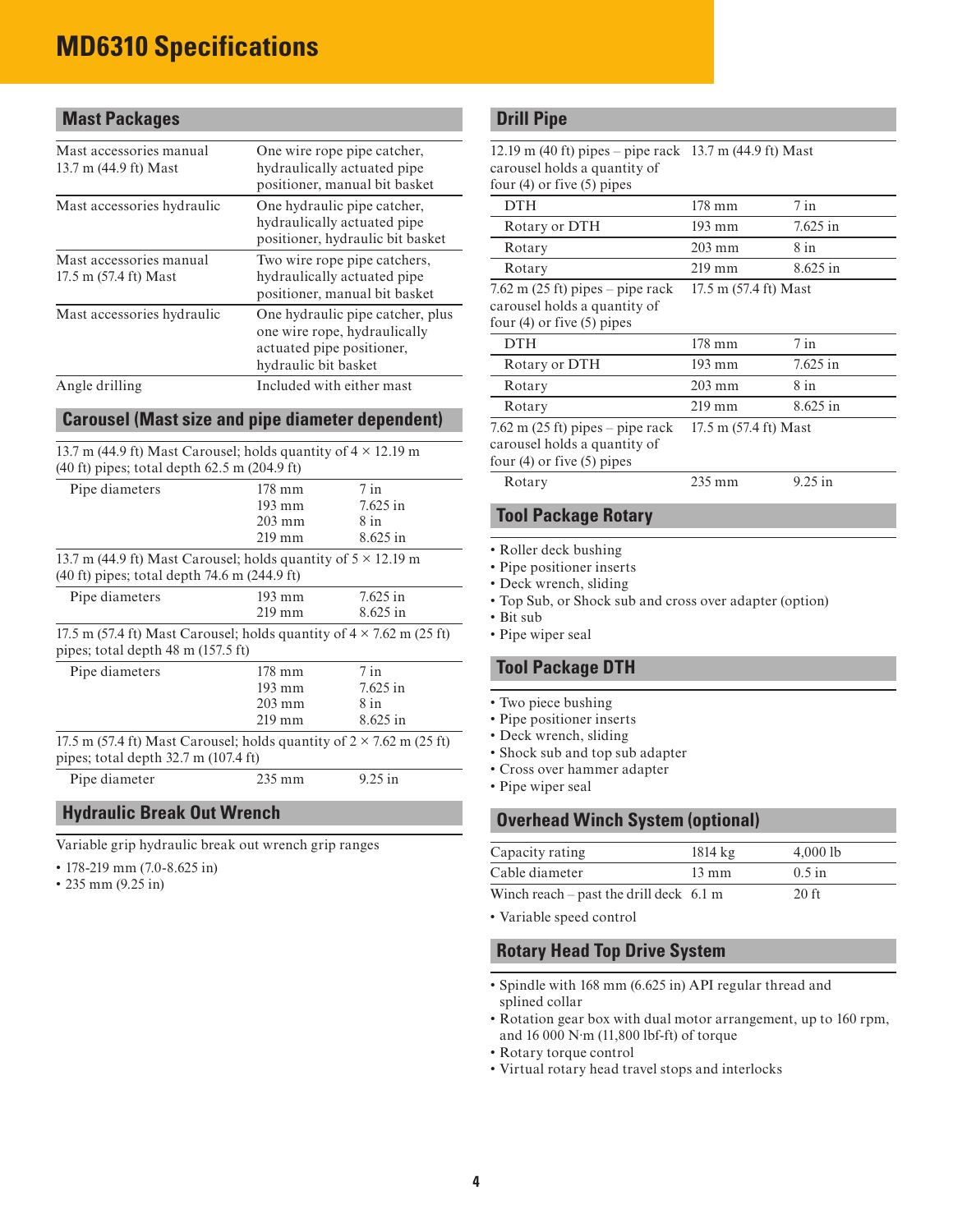- 
- Rotation torque control
- Virtual rotary head travel stops and interlocks
- Pipe positioner engaged/disengaged indicator
- Drill depth meter
- 
- 
- 
- Filter indicators for hydraulic, compressor and engine
- 
- 
- 
- 
- Tram interlock, machine stability limits
- Tram interlock, pipe in hole
- Tram interlock, mast up and locked or down and parked
- Tram interlock, jacks retracted
- Cab environment controls (AC, filter, heat, fan speeds)
- 
- Dust curtain lifting system auto hydraulic raise front and rear (option)
- Prewired for Terrain and autonomous operation
- Data logging of machine health with warnings, and fault code records; export capability

#### • HVAC:

- Floor vents in the foot rest area
- Roof-mounted air conditioner/heating/pressurizing unit
- Filter access from deck, does not require roof access, and has approximately 500 hour service interval
- Defogging HVAC vents on driller window
- Cameras:
- Mounted on the front and left sides to provide 360° view from operator's seat
- Camera on the mast to view pipe carousel/top drive operation

# **Operating System Controls (Standard)**

- All electric controls for drilling, tramming, leveling plus auxiliary functions
- Electronic compressor control
- 
- 
- 
- 
- Drill performance and display system
- Delayed engine shut down
- Rotary head rpm gauge (digital display in screen)
- 
- Jack pressure sensors in the display
- Dust suppression control
- Mast lock indicator
- ECM controlled proportional fan speed control system
- 
- 
- 
- 
- 
- Cabin pressure manometer with indicator (option)
- 
- 
- 

# **Operator Environment**

- Cab, Standard
- Fabric seat
- Single pane window glass
- Windshield wiper for driller window
- Window shades (option)
- Foldaway trainer's seat (option) – Removable floor mat
- Cab, Premium
- Leather seat with heat and ventilation
- Dual pane window glass
- Front window guard
- Additional in-cab storage box
- Additional windshield wipers on front and rear windows
- Window shades (option)
- Foldaway trainer's seat (option)
- Removable floor mat
- Spacious FOPS cab has  $3 \text{ m}^2 (32.4 \text{ ft}^2)$  floor space with an integrated operator station
- Extended cab option 4.2  $m^2$  (45.2 ft<sup>2</sup>); prewired and dedicated space for refrigerator and microwave
- Cab perimeter walkway available for both cab sizes
- Drill performance touchscreen display
- Cab rubber shock-mounts absorb mechanical vibration and restrict exterior noise
- Two swing-out hinged doors with windows and Cat keyed locks
- Operator station design integrates an ergonomic seat, armchair joystick controls with full instrumentation, and two 254 mm (10 in) color, high definition touchscreens and 12 volt power port
- Additional display screen for cc cameras; color, high-definition 254 mm (10 in)
- Power convertor 24V to 12V
- Radio-ready for communication and entertainment radio
- Cab roof access ladder (option)
- Literature holder
- Seat swivels, locks and has two point/76 mm (3 in) seat belt, tilts (5° adjustment), lumbar support, fore/aft seat adjustment 80 mm (3.1 in)
- Trainer's seat that folds away and has retractable seat belt (optional)
- Lighting:
- LED interior lights; separate reading light, and backlit joysticks and keypads
- Zone controls for area lights and spot lighting for night drilling
- Flood lights for the drill perimeter
- Spot lights for power group area; drill deck; mast carousel; access ladder and walkways
- Standard lighting is Halogen, 1,300 lumens flood light on perimeter, area spot lights have 1,950 lumens
- Premium lighting is LED, 4,200 lumens flood light on perimeter (option)
- Mast clearance lights, cab mounted strobe, front mounted tram beacon (option)

# **MD6310 Specifications**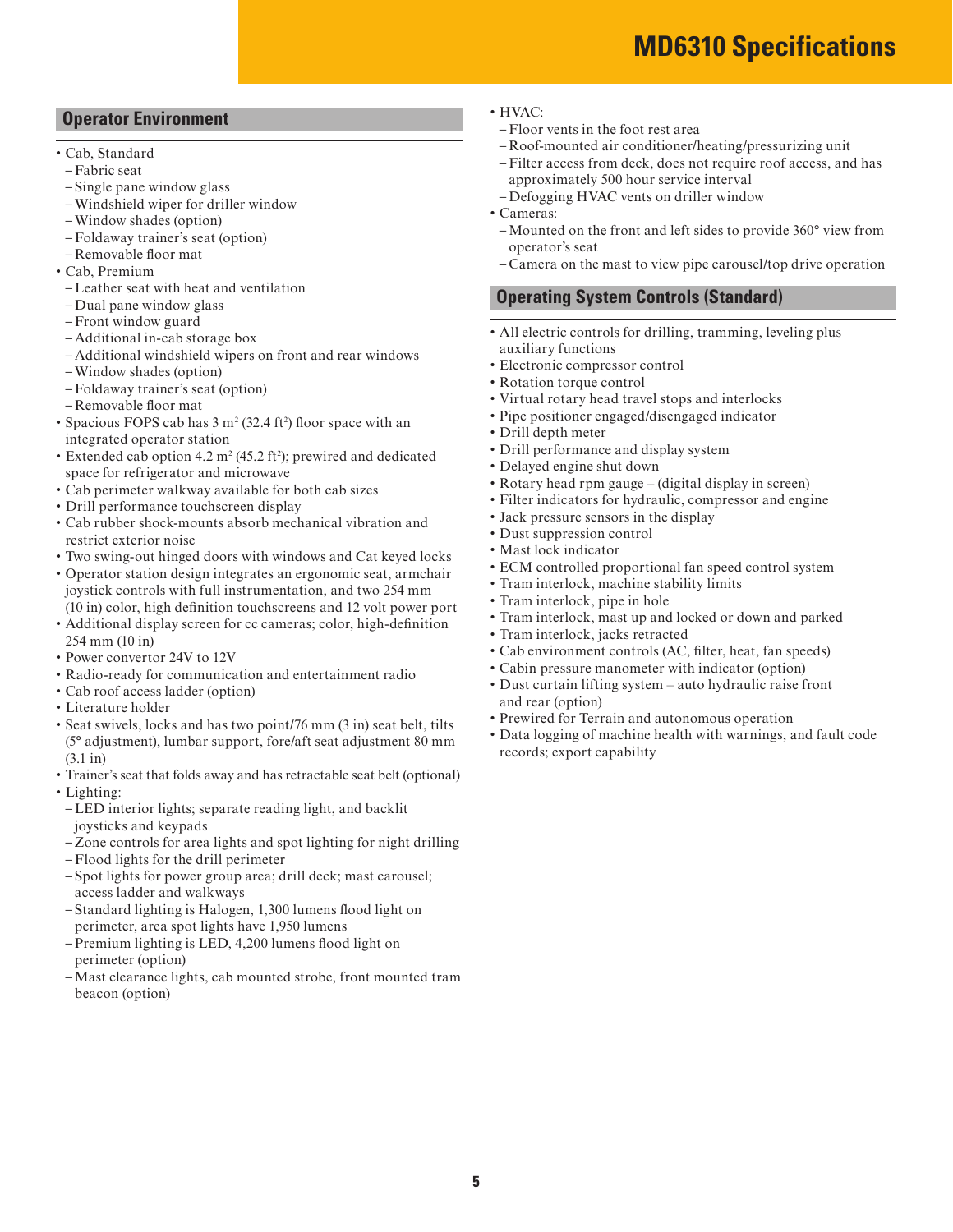# **MD6310 Specifications**

# **Automation and Technology**

- Drill depth indicator and interlocks
- Auto level, auto retract, auto mast
- Drill assist (single pass auto drill) (option)
- Product Link Elite (hardware from factory, subscription package via dealer)
- Autonomy ready
- Optional Command for Drilling enables each operator to manage more than one machine
- Optional Cat Terrain for Drills Mining System Interface – Production
- Navigation
- Wiring for third party interface

# **Dust Suppression Choices**

- Dust curtain hydraulic lifters raise front and rear dust curtains (option) (recommended with dust collector)
- Tram off spray to wet the ground around the cuttings pile (not recommended for cold weather applications)
- Water injection (standard)
- Water tank capacity 1514 L (400 gal)
- Water injection and dry dust collector (option)
- Water tank capacity 1514 L (400 gal)
- 204 m3 /min (7,200 cfm) dry dust collector
- Self-cleaning filters, with auto-eject dust chute
- High Volume Water Injection system (Not compatible with basic service package)
- Water tanks total capacity 3785 L (1,000 gal) maximum
- Primary tank above deck 1514 L (400 gal) capacity (heated for extreme cold weather)
- Secondary tank above deck 2271 L (600 gal) capacity deck
- Static dust curtains, four sides boxed in (standard)

# **Service Packages**

- Basic/Manual Centralized Manual Lube; Gravity Fill for fuel and water
- Standard Fast Fill for fuel and water; Automatic Lubrication System
- Premium Service center for lubricant drain and fill (compressor oil, hydraulic oil, gearbox oil, engine oil, tool lubrication and grease), Automatic Lubrication System, Fast Fill for fuel and water, blowdown hose

# **Service Tool Options**

- Bushing Retention Tool 178 to 235 mm (7.00 to 9.25 in) pipe diameter
- Lifting bails (available on request)
- $-114$  mm  $(4.5$  in) API reg thread
- $-140$  mm  $(5.5 \text{ in})$  API reg thread
- 168 mm (6.625 in) for top sub/shock sub API thread
- $-114$  mm (4.5 in) for 178 mm (7 in) pipe BECO thread
- 152 mm (6 in) for 193 mm (7.625 in) up to 235 mm (9.25 in) pipe BECO thread

### **Safety and Security**

- Approach angle of 14 degrees facilitates loading and unloading on a lowboy
- Alloy drill deck covers, with storage provision
- Seven (7) engine shut down buttons: in cab, at drill deck, on deck at power train, ground accessible by main access point and each side of the drill front and left
- Electric horn activated by push button in the cab
- Tram alarm is automatic and audible
- Hinged protective guard for full front drill window
- Guards for exhaust pipes and turbo lines
- Mast access ladder with mast grating (option)
- Three egress points on deck areas in addition to main access
- Self-closing, gates secure egress ladder locations
- In-deck mounted battery box
- Ground level keyed battery disconnect/starter lockout with remote jump start terminals
- Air hose retention devices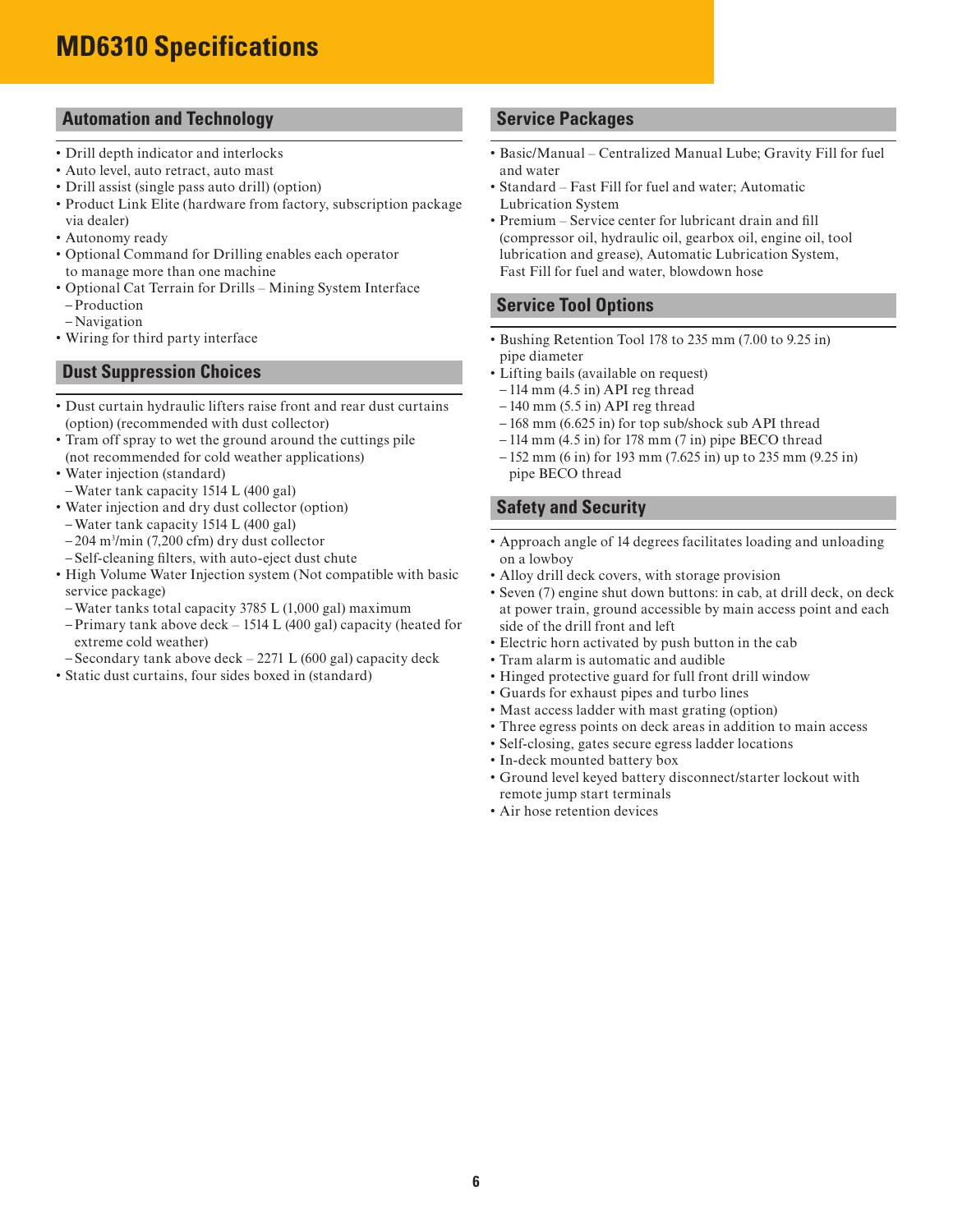# **Dimensions**

All dimensions are approximate.



|   |                                          | 13.7 m (44.9 ft) Mast |            | 17.5 m (57.4 ft) Mast |            |  |
|---|------------------------------------------|-----------------------|------------|-----------------------|------------|--|
|   | <b>1</b> Width front                     | 5.39 m                | $17.68$ ft | $5.39 \text{ m}$      | $17.68$ ft |  |
|   | 2 Width rear                             | $6.32 \text{ m}$      | $20.74$ ft | $6.32 \text{ m}$      | $20.73$ ft |  |
|   | 3 Height mast up                         | 19.93 m               | $65.39$ ft | $23.77 \text{ m}$     | 77.99 ft   |  |
|   | 4 Body length $-$ standard cab           | $13.27 \text{ m}$     | 43.54 ft   | $13.27 \text{ m}$     | 43.54 ft   |  |
|   | <b>5</b> Body length – extended cab      | $13.79 \text{ m}$     | $42.24$ ft | 13.79 m               | $42.24$ ft |  |
| 6 | Length mast down – standard cab          | 21.1 m                | $69.23$ ft | 24.9 m                | 81.69 ft   |  |
|   | <b>7</b> Length mast down – extended cab | $21.62 \text{ m}$     | $70.87$ ft | $25.43 \text{ m}$     | $83.33$ ft |  |
|   | <b>Weights</b>                           |                       |            |                       |            |  |

Working weight range – minimum/maximum 75 800/97 000 kg 167,110/213,848 lb 75 500/97 500 kg 166,449/214,950 lb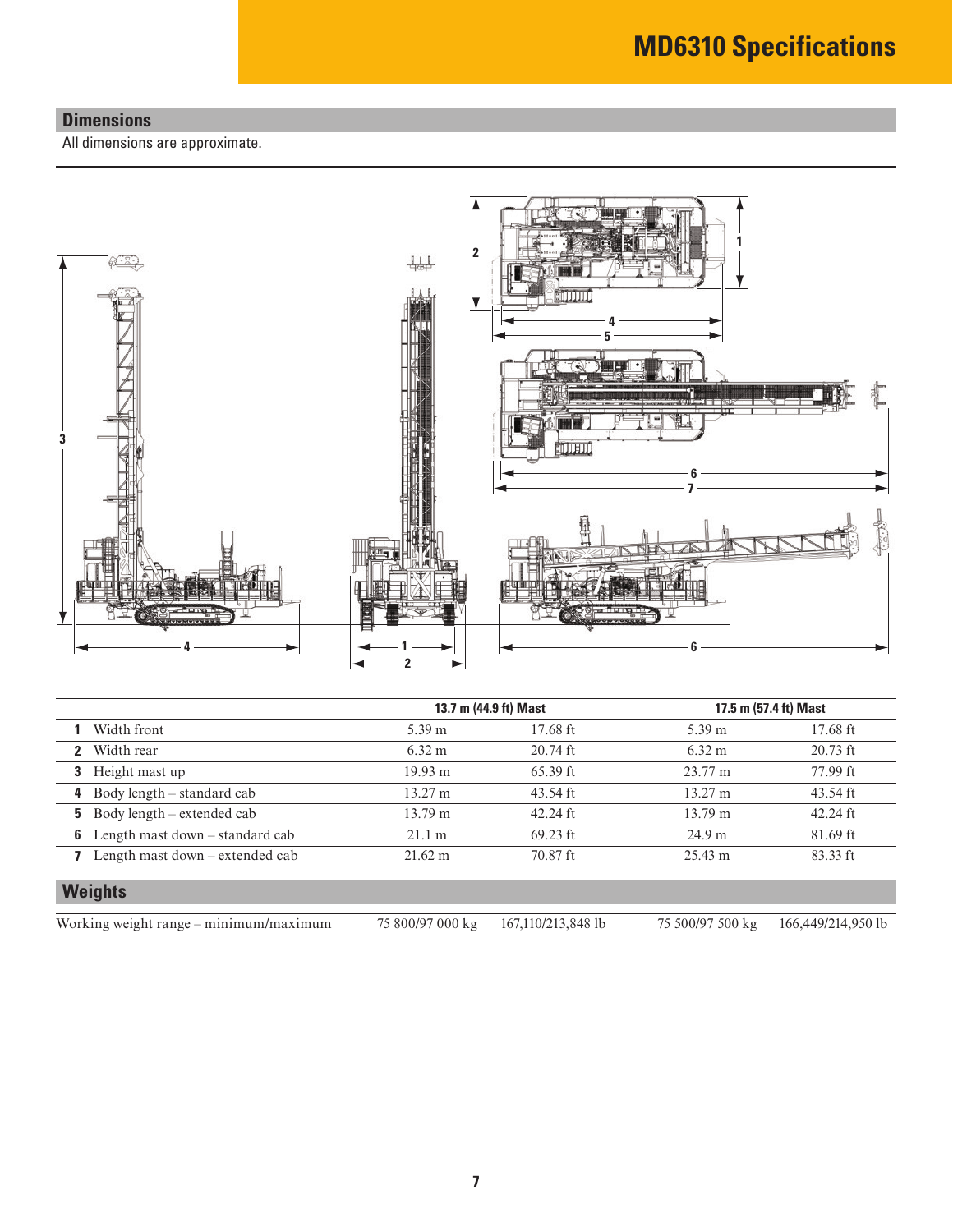# **Mandatory Choices**

Mandatory choices may vary. Consult your Cat dealer for details.

#### **COMPRESSOR/RECEIVER TANK**

- Rotary/Single Stage, Low Pressure
- $-56.6$  m<sup>3</sup>/min (2,000 ft<sup>3</sup>/min) @ 8.6 bar (125 psi); with Low Pressure Receiver Tank for ASME/CRN/AU or CE
- $-73.6$  m<sup>3</sup>/min (2,600 ft<sup>3</sup>/min) @ 7.6 bar (110 psi) with Low Pressure Receiver Tank for ASME/CRN/AU or CE
- DTH/Two Stage, High Pressure
- $-42.5$  m<sup>3</sup>/min (1,500 ft<sup>3</sup>/min) @ 34.4 bar (500 psi) with High Pressure Receiver Tank for ASME/CRN/AU or CE; hammer storage and tool oiler

#### **FRAME ACCESS**

- Fixed stairs
- Cascading, hydraulic stairs with walkway

#### **DRILL DECK MISCELLANEOUS**

- Drill pipe thread greaser with reloadable tank that can also hold a disposable grease bucket
- Cover in place of thread greaser
- With toolbox
- Cover in place of toolbox

#### **UNDERCARRIAGE**

- 600 mm (23.6 in) triple grousers hard rock
- 750 mm (29.5 in) triple grouser soft rock

#### **MAST**

- 13.7 m (44.9 ft) single pass depth
- Vertical or Angle Drilling
- Up to 29 484 kg (65,000 lb) pull-down/hoist
- 17.5 m (57.4 ft) single pass depth
- Vertical or Angle Drilling
- Up to 39 009 kg (86,000 lb) pull-down

#### **MAST ACCESSORIES**

- 13.7 m (44.9 ft) or 17.5 m (57.4 ft)
- Manual one wire rope (13.7 m/44.9 ft) or two wire rope (17.5 m/57.4 ft) pipe catchers, hydraulically actuated pipe positioner, manual bit basket
- 13.7 m (44.9 ft) Mast
- Hydraulic one hydraulic pipe catcher, hydraulically actuated pipe positioner, hydraulic bit basket
- 17.5 m (57.4 ft) Mast
- Hydraulic one hydraulic pipe catcher, plus one wire rope, hydraulically actuated pipe positioner, hydraulic bit basket

#### **PIPE CAROUSEL**

- 13.7 m (44.9 ft) Mast/12.19 m (40 ft) Pipe Rack
- $-178$  mm  $(7 \text{ in})$  pipe; four pod with retainer; total depth 62.5 m (204.9 ft)
- $-193$  mm (7.625 in) pipe; four pod with retainer; total depth 62.5 m (204.9 ft)
- 203 mm (8 in) pipe; four pod with retainer; total depth 62.5 m (204.9 ft)
- $-219$  mm  $(8.625$  in) pipe; four pod with retainer; total depth 62.5 m (204.9 ft)
- $-193$  mm (7.625 in) pipe; five pod with retainer; total depth 74.6 m (244.9 ft)
- $-219$  mm (8.625 in) pipe; five pod with retainer; total depth 74.6 m (244.9 ft)
- 17.5 m (57.4 ft) Mast/7.62 m (25 ft) Pipe Rack
- 178 mm (7 in) pipe; four pod with retainer; total depth 48 m (157.4 ft)
- $-193$  mm (7.625 in) pipe; four pod with retainer; total depth 48 m (157.4 ft)
- $-203$  mm  $(8 \text{ in})$  pipe; four pod with retainer; total depth 48 m (157.4 ft)
- $-219$  mm (8.625 in) pipe; four pod with retainer; total depth 48 m (157.4 ft)
- $-235$  mm (9.25 in) pipe; two pod with retainer; total depth 32.7 m (107.4 ft)

#### **BREAK OUT WRENCH**

- Variable grip hydraulic break out wrench grip range of 178-219 mm (7.0-8.625 in)
- Variable grip hydraulic break out wrench for 235 mm (9.25 in)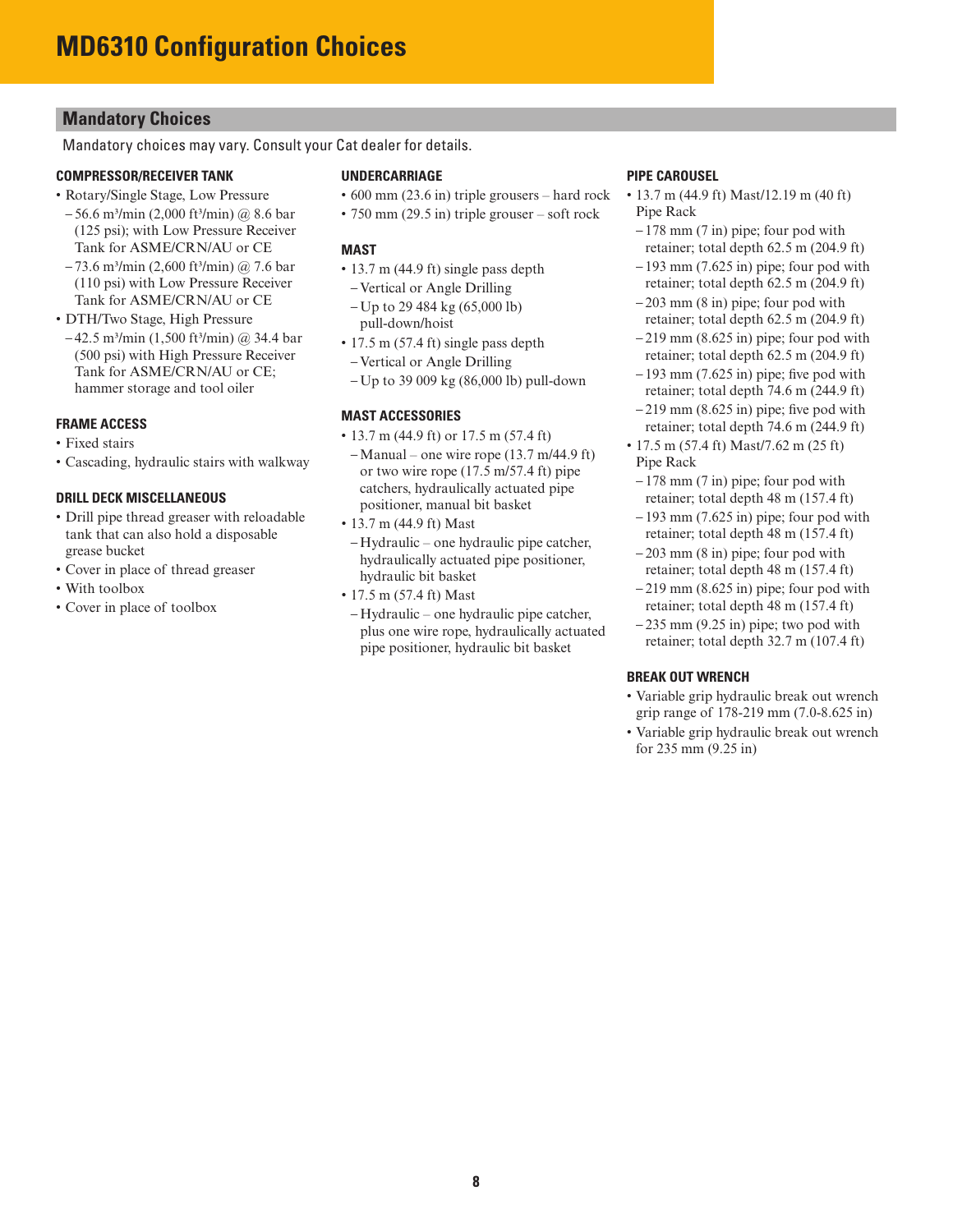# **Mandatory Choices** *(continued)*

Mandatory choices may vary. Consult your Cat dealer for details.

#### **DRILL TOOL PACKAGES – 13.7 m (44.9 ft) MAST**

- ROTARY DRILLING Package
- $-193$  mm (7.625 in) pipe diameter one piece roller deck bushing, pipe positioner inserts, sliding deck wrench, bit sub, pipe wiper seal (select top sub arrangement in next section)
- 203 mm (8 in) pipe diameter one piece roller deck bushing, pipe positioner inserts, sliding deck wrench, bit subs, pipe wiper seal (select top sub arrangement in next section)
- $-219$  mm (8.625 in) pipe diameter one piece roller deck bushing, pipe positioner inserts, sliding deck wrench, bit subs, pipe wiper seal (select top sub arrangement in next section)
- DTH DRILLING Package
- 178 mm (7 in) pipe diameter two piece bushing, pipe positioner inserts, sliding deck wrench, cross over adapter for hammer, pipe wiper seal (select top sub arrangement in next section)
- $-193$  mm (7.625 in) pipe diameter two piece bushing, pipe positioner inserts, sliding deck wrench, cross over adapter for hammer, pipe wiper seal (select top sub arrangement in next section)

#### **DRILL TOOL PACKAGES – 17.5 m (57.4 ft) MAST**

- ROTARY DRILLING Package
- $-193$  mm (7.625 in) pipe diameter roller deck bushing, pipe positioner inserts, sliding deck wrench, bit sub, pipe wiper seal
- 203 mm (8 in) pipe diameter roller deck bushing, pipe positioner inserts, sliding deck wrench, bit sub, pipe wiper seal
- $-219$  mm (8.625 in) pipe diameter roller deck bushing, pipe positioner inserts, sliding deck wrench, bit sub, pipe wiper seal
- $-235$  mm (9.25 in) pipe diameter roller deck bushing, pipe positioner inserts, sliding deck wrench, bit sub, pipe wiper seal
- DTH DRILLING Package
- $-178$  mm (7.0 in) pipe diameter two piece bushing, pipe positioner inserts, sliding deck wrench, cross over adapter for hammer, pipe wiper seal, (select top sub arrangement in next section)
- $-193$  mm (7.625 in) pipe diameter two piece bushing, pipe positioner inserts, sliding deck wrench, cross over adapter for hammer, pipe wiper seal, (select top sub arrangement in next section)

#### **SUBS**

- Shock Absorbers with crossover sub (required with DTH package, optional with Rotary package)
- $-178$  mm  $(7 \text{ in})$
- $-193$  mm (7.625 in)
- $-203$  mm  $(8 \text{ in})$
- $-219$  mm (8.625 in)
- $-235$  mm  $(9.25$  in)
- Top Subs (Rotary package only)
- $-193$  mm (7.625 in)
- $-203$  mm (8 in)
- $-219$  mm (8.625 in)
- $-235$  mm  $(9.25$  in)

#### **OPERATOR ENVIRONMENT**

• Cab, Standard

#### – Fabric seat

- Single pane window glass
- Windshield wiper for driller window
- Removable floor mat
- Cab, Premium
- Leather seat with heat and ventilation
- Dual pane window glass
- Front window guard
- Additional in-cab storage box
- Additional windshield wipers on front and rear windows
- Removable floor mat
- Lighting
- Standard Halogen 1,300 lumens flood light on perimeter, area spot lights have 1,950 lumens
- Premium LED 4,200 lumens per flood light on perimeter, area spot lights have 1,950 lumens, mast clearance lights and cab mounted yellow strobe light and front mounted tram beacon
- View hatch
	- Deck cover plate in lieu of viewing hatch
- Viewing hatch with spot light
- Decals
- Decals (films) ANSI
- ISO (films) ISO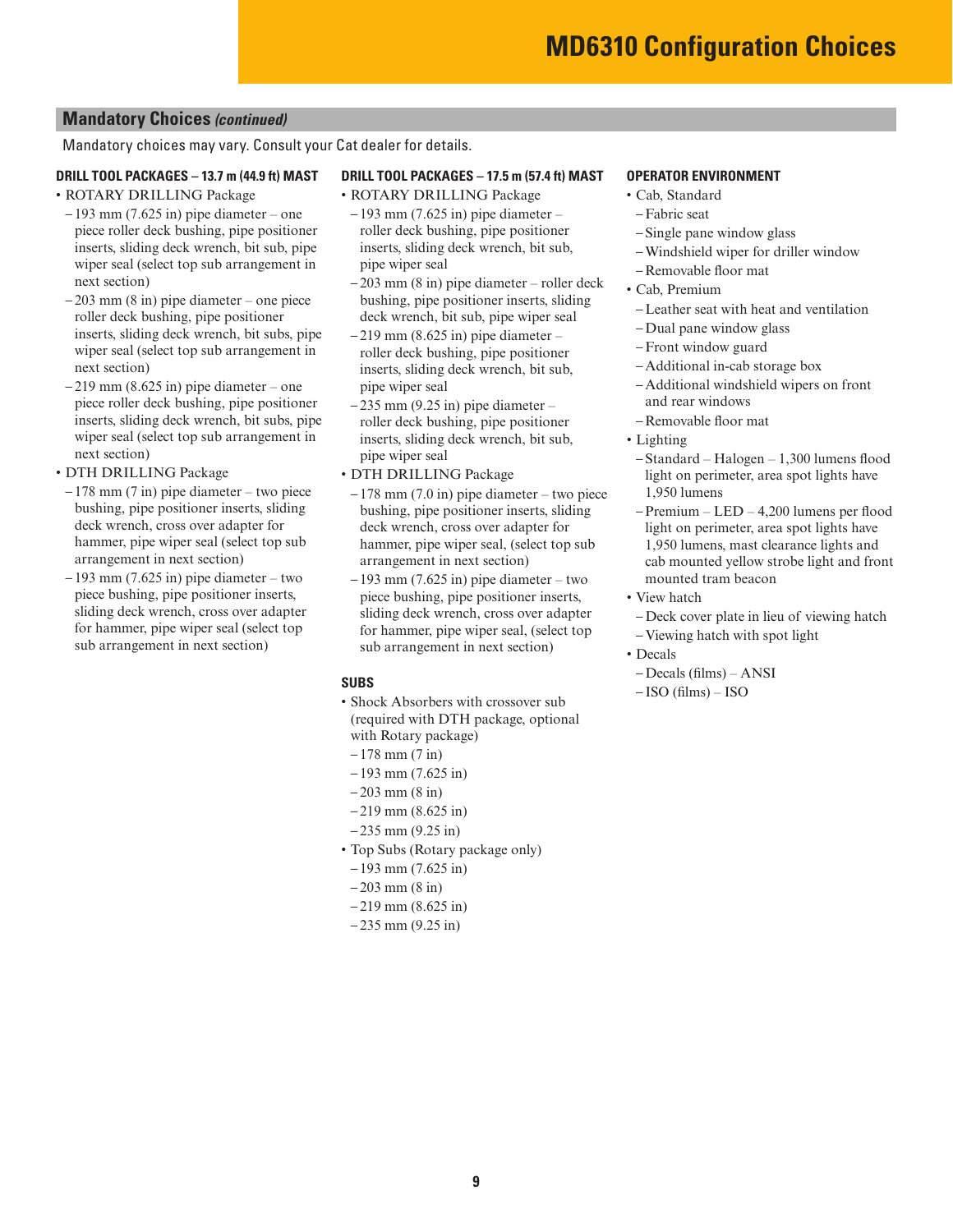# **Mandatory Choices** *(continued)*

Mandatory choices may vary. Consult your Cat dealer for details.

#### **SERVICE PACKAGES**

- 13.7 m (44.9 ft) Mast
- Basic/Manual Centralized Manual Lube for all pivot points; Gravity Fill for fuel and water
- Standard Fast Fill for fuel and water; Automated lubrication system
- Premium Service center for lubricant drain and fill, Automated lubrication system, Fast Fill fuel and water, blowdown hose
- 17.5 m (57.4 ft) Mast
- Basic/Manual Centralized Manual Lube for all pivot points; Gravity Fill for fuel and water
- Standard Fast Fill for water and fuel; Automated lubrication system
- Premium Service center for lubricant drain and fill, Automated lubrication system, Fast Fill fuel and water, blowdown hose

#### **DUST SUPPRESSION**

- Water Injection system with 1514 L (400 gal) tank
- Water injection with 1514 L (400 gal) tank plus dry dust collector
- High Volume Water Injection system with total 3785 L (1,000 gal) tank: 1514 L (400 gal) tank mounted above deck and 2271 L (600 gal) mounted above deck (not compatible with basic service)

#### **BATTERIES**

- Four Cat sealed batteries
- Six Cat sealed batteries (required for cold weather Level 2 and 4 and/or semiautonomy packages)

#### **CLIMATE**

- Level 1 Standard Fluids and lubricants; Rated down to  $-1^{\circ}$  C (30° F) temperatures; withstands high heat to 52° C (125° F)
- Level 2 Arctic fluids and lubricants; Rated down to  $-18^{\circ}$  C ( $-0.4^{\circ}$  F) temperatures; extra batteries (option)
- Level 4 Arctic fluids and lubricants
- Level 4–40 $\degree$  C (–40 $\degree$  F) temperatures
- Engine coolant and water tank heaters, battery trays, and provision for fuel heating – diesel fired
- 50 Hz High Pressure Compressor, Tier 2 or 4 Final engine
- Arctic fluids, Genset ready, heater and blankets for tanks, heated water suction lines
- Shore power connection box with switchable 240-600 volt, 50 amp waterproof connection
- Extra batteries (option)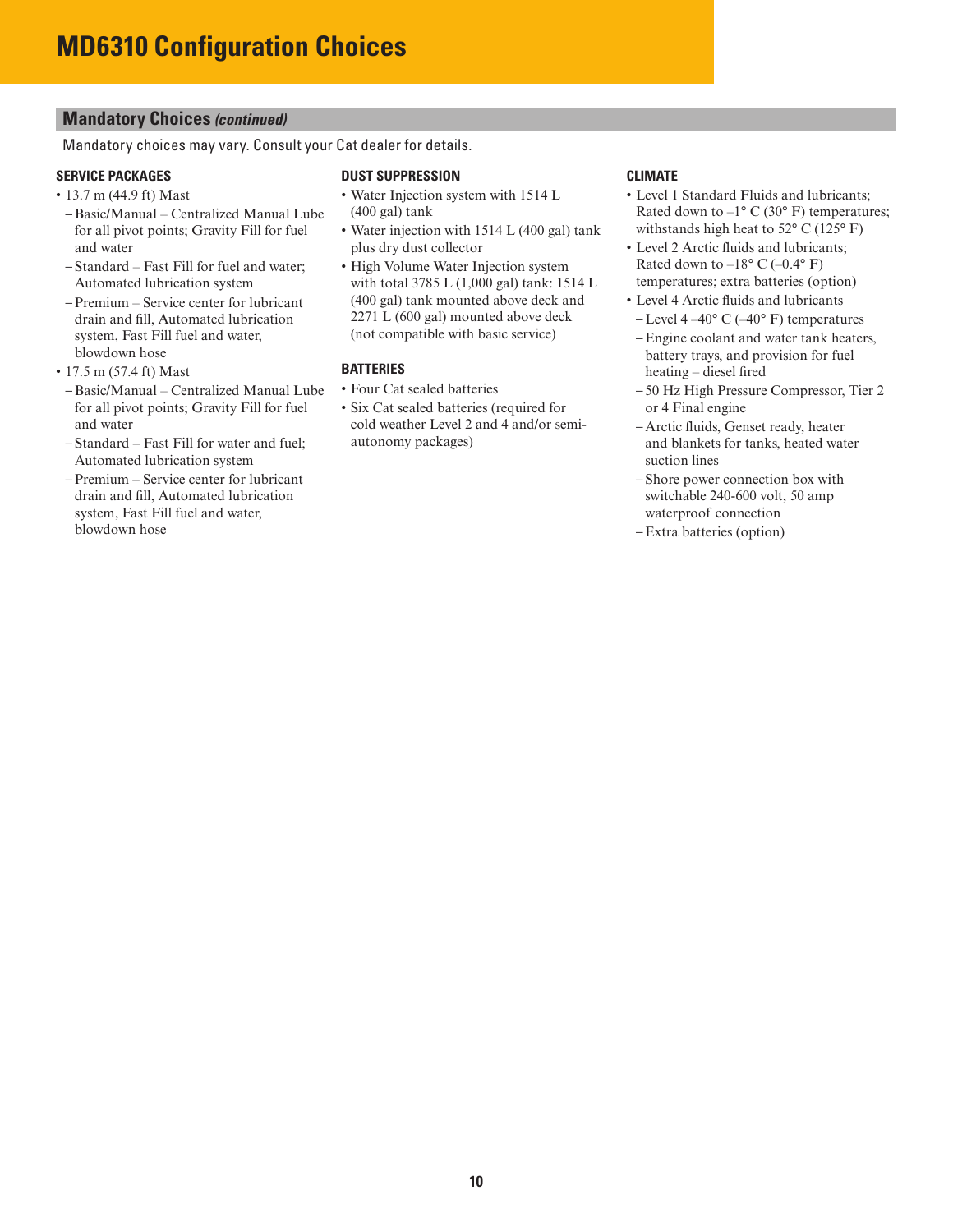# **Factory Options**

# Options may vary. Consult your Cat dealer for details.

# **FRAME**

• Fuel tank expansion of +1609 L (425 gal) for total of 3218 L (850 gal) (option) required for autonomy packages

#### **MAST**

- Overhead winch with remote; variable speed drive with  $\geq 1814$  kg (4,000 lb) rating, length to reach 6.1 m (20 ft) past drill deck
- Rotary tool lubrication, 113.5 L (30 gal) oil injection system
- Mast access ladder, mast grating and lanyard posts

#### **OPERATOR ENVIRONMENT**

- Trainer seat that folds away
- Window shades
- Cabin pressure manometer gauge
- Cab roof access ladder

#### **SERVICE TOOL OPTIONS**

- Bushing Retention Tool 178 to 235 mm (7 to 9.250 in) pipe diameter
- Lifting bails (available on request; required for commissioning)
- $-114$  mm  $(4.5$  in) API reg thead
- $-140$  mm (5.5 in) API reg thead
- $-168$  mm  $(6.625$  in) for top sub/shock sub API reg thead
- 114 mm (4.5 in) for 178 mm (7 in) pipe BECO thread
- $-152$  mm (6 in) for 193 mm (7.625 in) up to 235 mm (9.25 in) pipe BECO thread

#### **TECHNOLOGY PRODUCTS**

- Product Link Elite cellular
- Product Link Elite satellite
- Product Link Elite Dual (cellular and satellite)
- Terrain for Drilling

#### **GROUND ENGAGING TOOLS**

- Drill bits, rotary tricone
- 228 mm (9.0 in), OPT 1, (S3)
- 228 mm (9.0 in), OPT 2, (M2)
- $-228$  mm (9.0 in), OPT 3, (H1)

– 251 mm (9.875 in), OPT 1, (M1) – 251 mm (9.875 in), OPT 2, (M3) – 251 mm (9.875 in), OPT 3, (H1)

– 270 mm (10.625 in), OPT 1, (S3) – 270 mm (10.625 in), OPT 2, (M3) – 270 mm (10.625 in), OPT 3, (H1)

– 311 mm (12.25 in), OPT 1, (M1) – 311 mm (12.25 in), OPT 2, (M3) – 311 mm (12.25 in), OPT 3, (H1)

#### **DUST SUPPRESSION**

- Dust curtain hydraulic lifters raise front and rear dust curtains (recommended with dust collector)
- Tram off spray system

### **DRILL PIPE**

- 12.19 m (40 ft) Pipes, 13.7 m (44.9 ft) Mast – Carousel holds quantity of four
- $-DTH 178$  mm  $(7 \text{ in})$
- Rotary/DTH 193 mm (7.625 in)
- Rotary 203 mm (8 in)
- Rotary 219 mm (8.625 in)
- 7.62 m (25 ft) Pipes,  $17.5$  m (57.4 ft) Mast Carousel holds quantity of four
- $-DTH 178$  mm  $(7 \text{ in})$
- Rotary/DTH 193 mm (7.625 in)
- $-$  Rotary  $-$  203 mm (8 in)
- Rotary 219 mm (8.625 in)
- Rotary 235 mm (9.25 in) Carousel accepts quantity of two